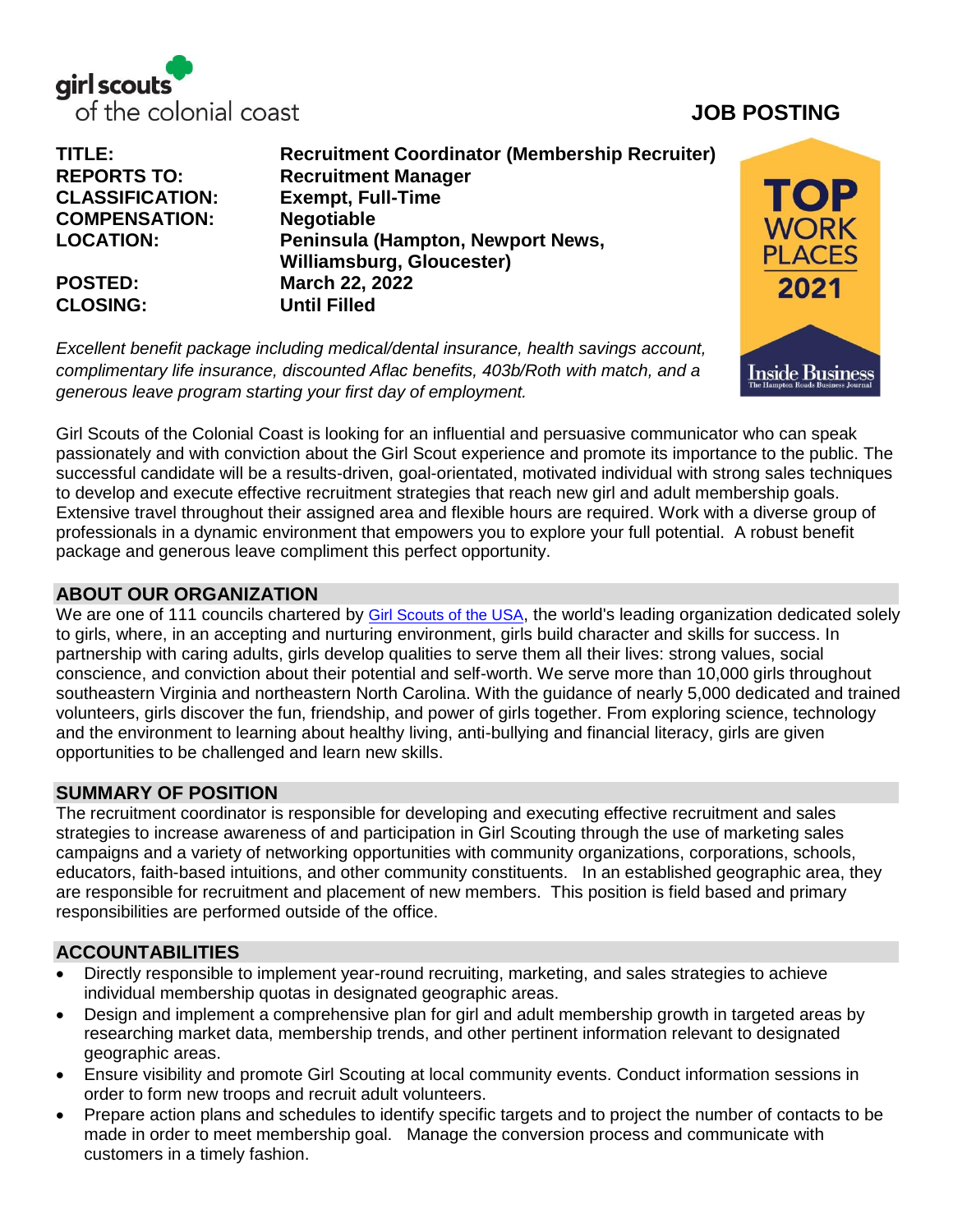

- Utilize customer relationship management system to track and follow qualified contacts in an effort to attain meet the assigned girl and adult membership goal.
- Ensure a smooth workflow in the coordination and placement of registered girls into appropriate troops or pathways.
- Monitor a variety of status reports and dashboards, including activity, follow-up, and adherence to goals.
- Ensure timely, thorough, and accurate recording of job appropriate data in the database.
- Use data effectively to improve their ability and the Council's ability to achieve results and measure outcomes.
- Seek new opportunities and maintain relationships with community organizations, corporations, schools and educators, and faith-based institutions to increase awareness of and participation in Girl Scouting.
- Recruit and engage volunteers to assist with recruitment efforts.
- Ensure Girl Scouting is open to all girls and adults by delivering the Girl Scouts message of pluralism and diversity to members of the council.
- Follow up on new leads and referrals resulting from field activity in a timely fashion.
- Work interdepartmentally to ensure Council goals are met.
- Actively support and promote the Council's commitment to excellent customer service, membership growth, community visibility, fundraising, diversity, and safety.

# **QUALIFICATIONS**

### *Education, Experience, & Certifications*

- Bachelor's degree in a related field or equivalent professional experience.
- Minimum of 1 year experience with proven recruitment and/or sales results.
- Volunteer management experience preferred.
- Knowledge of Girl Scouting preferred.

### *Skills & Competencies*

- Excellent technical computer skills in Microsoft Office including Word, Excel, Outlook, and customer relationship management systems (Salesforce preferred). Ability to learn new software as required.
- Ability to project a high level of professionalism while networking in the public arena. Ability to speak passionately and with conviction about the organizational mission and its importance to the public.
- Understand the sales process and management of leads, set ambitious goals, and energetically and confidently drive to achieve those goals.
- Ability to prepare organized and structured presentations.
- Ability to analyze information, formulate work plans, articulate goals, and produce required statistical reports.
- Demonstrated knowledge of the basic principles of marketing (for example, market identification and segmentation, interpretation and use of market data).
- Ability to clearly communicate both verbally and in writing.
- Ability to work independently and prioritize work while managing multiple deadlines.
- Demonstrates a commitment and ability to interact with diverse populations.

### *Additional Requirements*

- Ability to work a flexible schedule including evening and weekends.
- Ability to travel throughout Council jurisdiction.
- Must have personal transportation, possess a valid driver's license, personal auto insurance, and meet the Council insurance company's requirement for coverage.
- Subscribe to the principles of the Girl Scout Movement and become a registered member of GSUSA.
- Successfully pass background investigation.

# **PHYSICAL DEMANDS & WORK ENVIRONMENT**

The employee is occasionally required to stand; walk; sit; use hands to finger, handle, or feel objects, tools or controls including the operation of computer keyboard, calculator, copier machine and other office equipment;